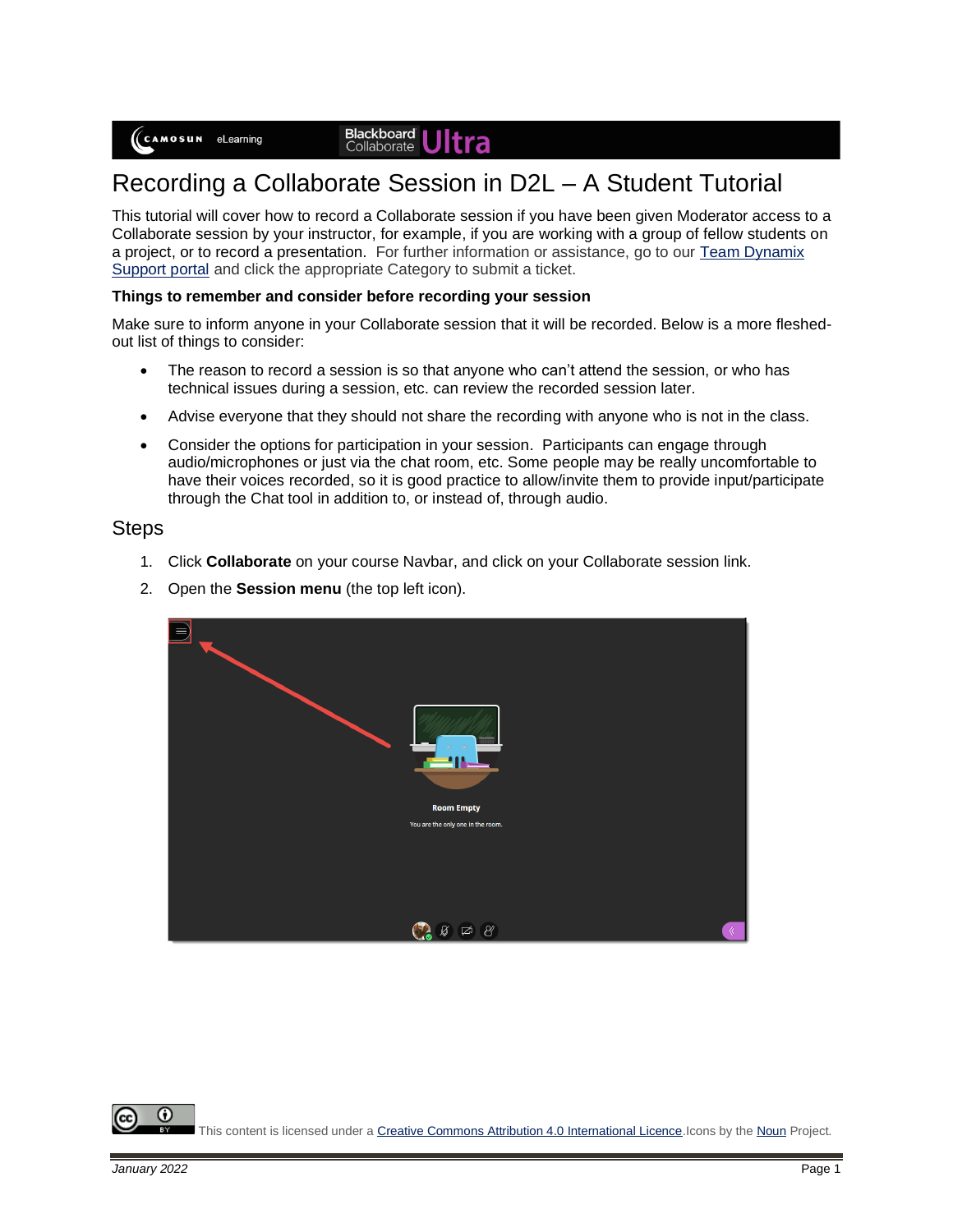3. Click **Start Recording**. Note: you will only see this option if you have Moderator status. If you do not see this option, and you think you should have Moderator status for this session, contact your instructor.

| y                                                 |                                   |  |
|---------------------------------------------------|-----------------------------------|--|
| Training Course 03 -                              |                                   |  |
| Course Room                                       |                                   |  |
| <b>c</b> ) Start Recording                        |                                   |  |
| Use your phone for audio                          |                                   |  |
| 图 Report an issue                                 |                                   |  |
| ହ<br>$\odot$<br>Tell me about Collaborate         |                                   |  |
| $\circledR$<br><b>Blackboard Collaborate Help</b> |                                   |  |
| $\odot$<br><b>Privacy Policy</b>                  | <b>Room Empty</b>                 |  |
|                                                   | You are the only one in the room. |  |
|                                                   |                                   |  |
|                                                   |                                   |  |
|                                                   |                                   |  |
|                                                   |                                   |  |
| €<br>Leave session                                | $\alpha$<br>囟                     |  |

4. A **Session is being recorded** message will pop up. The recording will capture all video, audio, and the activity in the main Chat area.



This content is licensed under [a Creative Commons Attribution 4.0 International Licence.I](https://creativecommons.org/licenses/by/4.0/)cons by th[e Noun](https://creativecommons.org/website-icons/) Project.

 $\odot$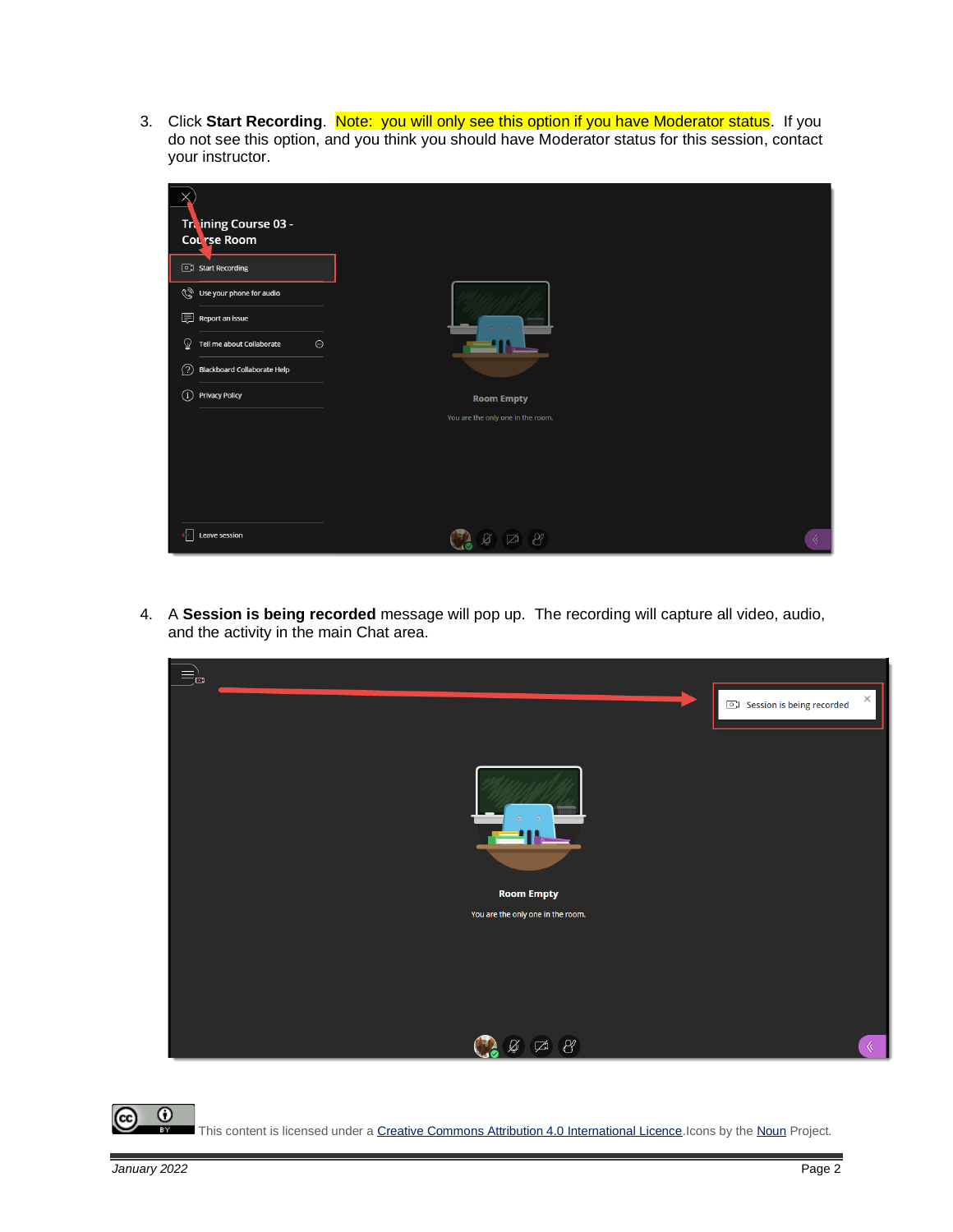5. To stop the recording, click the **Session menu**, and select **Stop Recording**.



6. To access your recording(s), click Collaborate on your course Navbar, and click the **Menu** at the top left above the **Course Room** link.

| Blackboard Collaborate Ultra v                                        |                        |           | БØ<br>Ум<br>IJ          |                        |
|-----------------------------------------------------------------------|------------------------|-----------|-------------------------|------------------------|
| ఆ                                                                     | Sessions               |           |                         | D                      |
| Menu<br>Training Course 03 - Course Room<br>真<br>Unlocked (available) |                        |           |                         | $\left( \dots \right)$ |
| Create Session                                                        |                        | Filter by | All Upcoming Sessions ▼ | Q                      |
|                                                                       | No scheduled sessions. |           |                         |                        |
|                                                                       | <b>Create Session</b>  |           |                         |                        |
|                                                                       |                        |           |                         |                        |